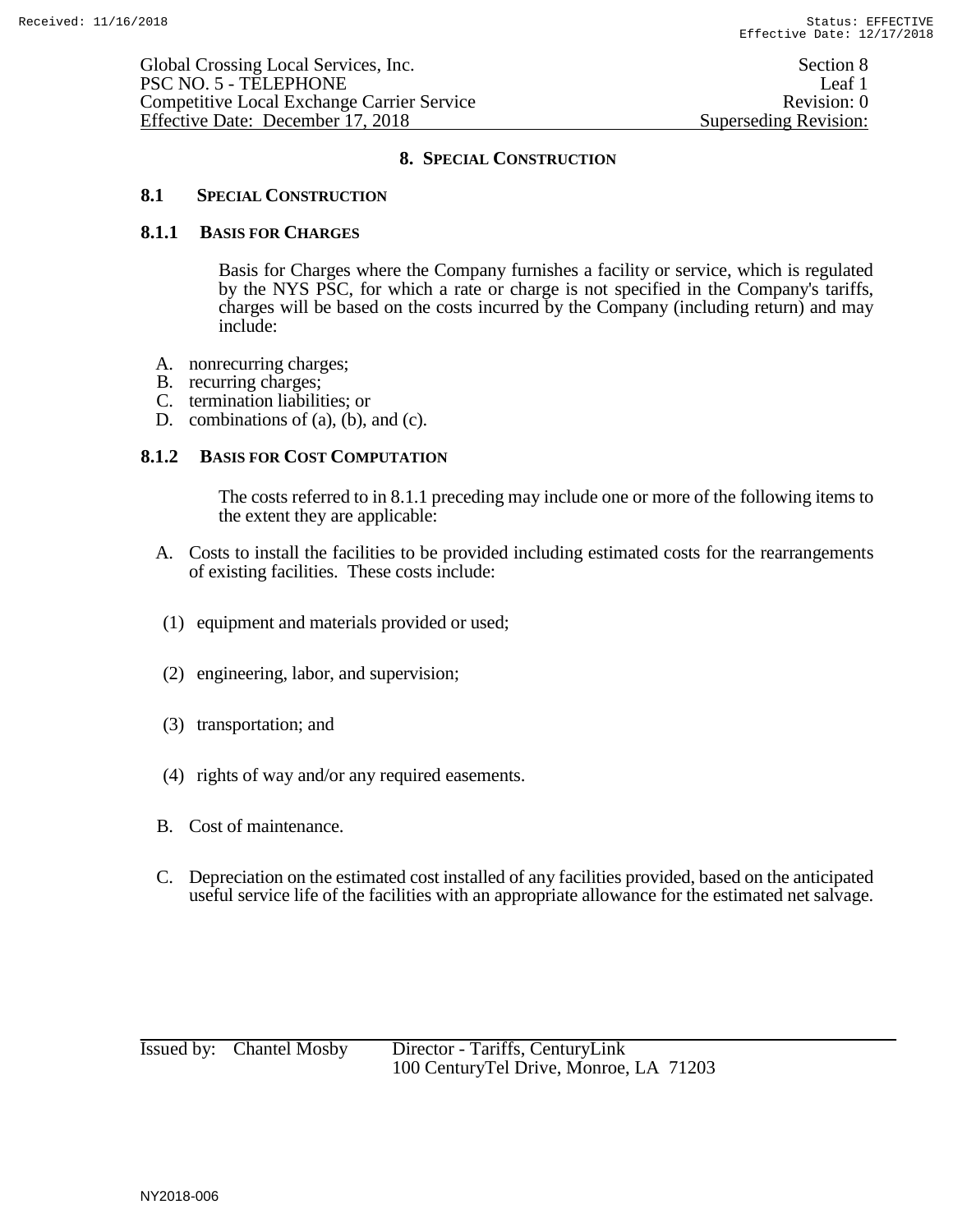#### 8.1 **SPECIAL CONSTRUCTION**<br>8.1.2 **BASIS FOR COST COMPU 8.1.2 BASIS FOR COST COMPUTATION (CONT'D)**

- D. Administration, taxes, and uncollectible revenue on the basis of reasonable average cost for these items.
- E. License preparation, processing, and related fees.
- F. Tariff preparation, processing and related fees.
- G. Any other identifiable costs related to the facilities provided; or
- H. An amount for return and contingencies.

### **8.1.3 TERMINATION LIABILITY**

To the extent that there is no other requirement for use by the Company, a termination liability may apply for facilities regulated by the NYS PSC and specially constructed at the request of a customer.

- A. The period on which the termination liability is based is the estimated service life of the facilities provided.
- B. The amount of the maximum termination liability is equal to the estimated amounts (including return) for: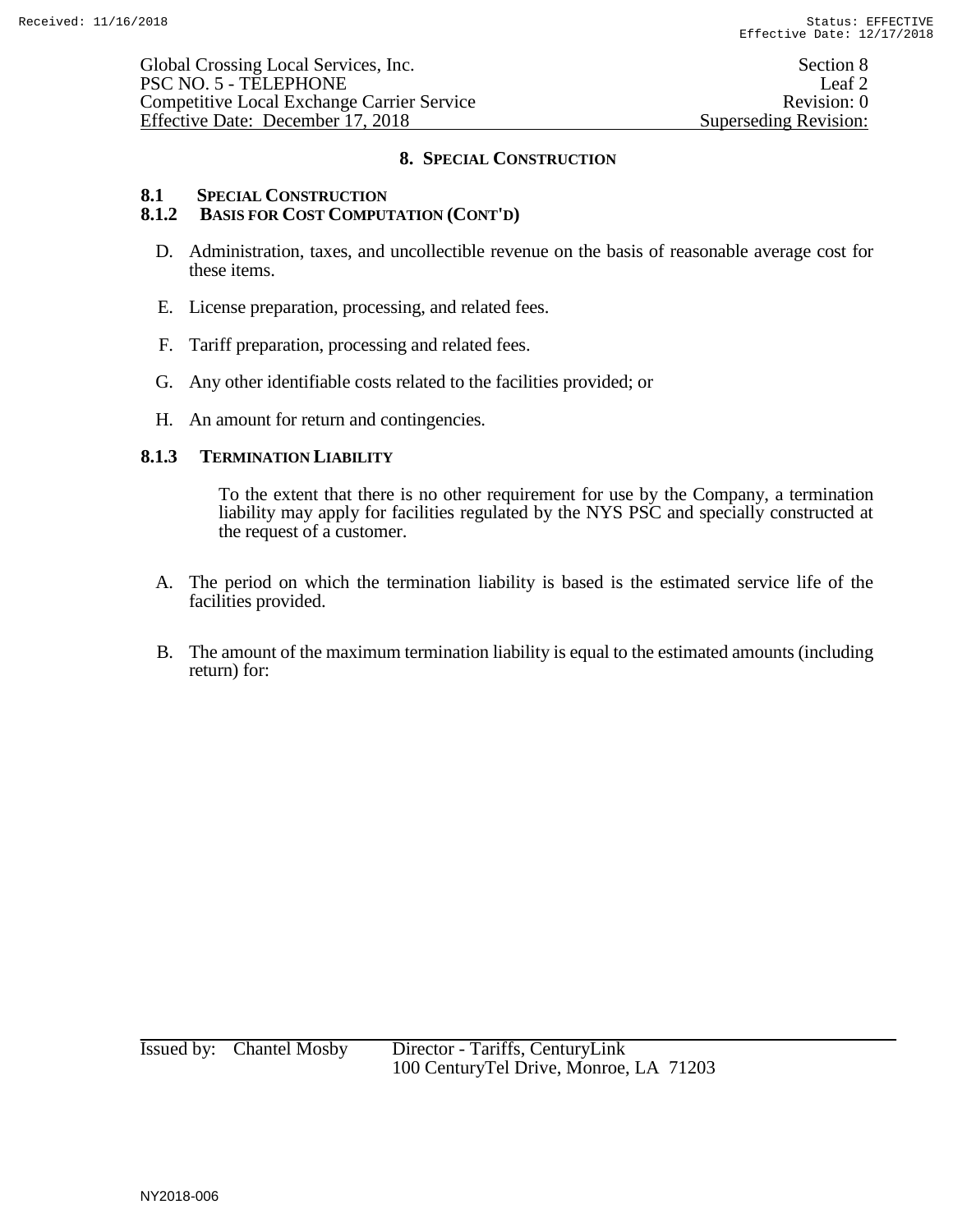## **8.1 SPECIAL CONSTRUCTION**

# **8.1.3 TERMINATION LIABILITY**

- B. (Cont'd)
- (1) Costs to install the facilities to be provided including estimated costs for the rearrangements of existing facilities. These costs include:
	- (a) equipment and materials provided or used;
	- (b) engineering, labor, and supervision;
	- (c) transportation; and
	- (d) rights of way and/or any required easements;
- (2) license preparation, processing, and related fees;
- (3) tariff preparation, processing and related fees;
- (4) cost of removal and restoration, where appropriate; and
- (5) any other identifiable costs related to the specially constructed or rearranged facilities.
- C. The termination liability method for calculating the unpaid balance of a term obligation is obtained by multiplying the sum of the amounts determined as set forth in Section 8.1.3 preceding by a factor related to the unexpired period of liability and the discount rate for return and contingencies. The amount determined in Section 8.1.3 preceding shall be adjusted to reflect the predetermined estimated net salvage, including any reuse of the facilities provided. This amount shall be adjusted to reflect applicable taxes.